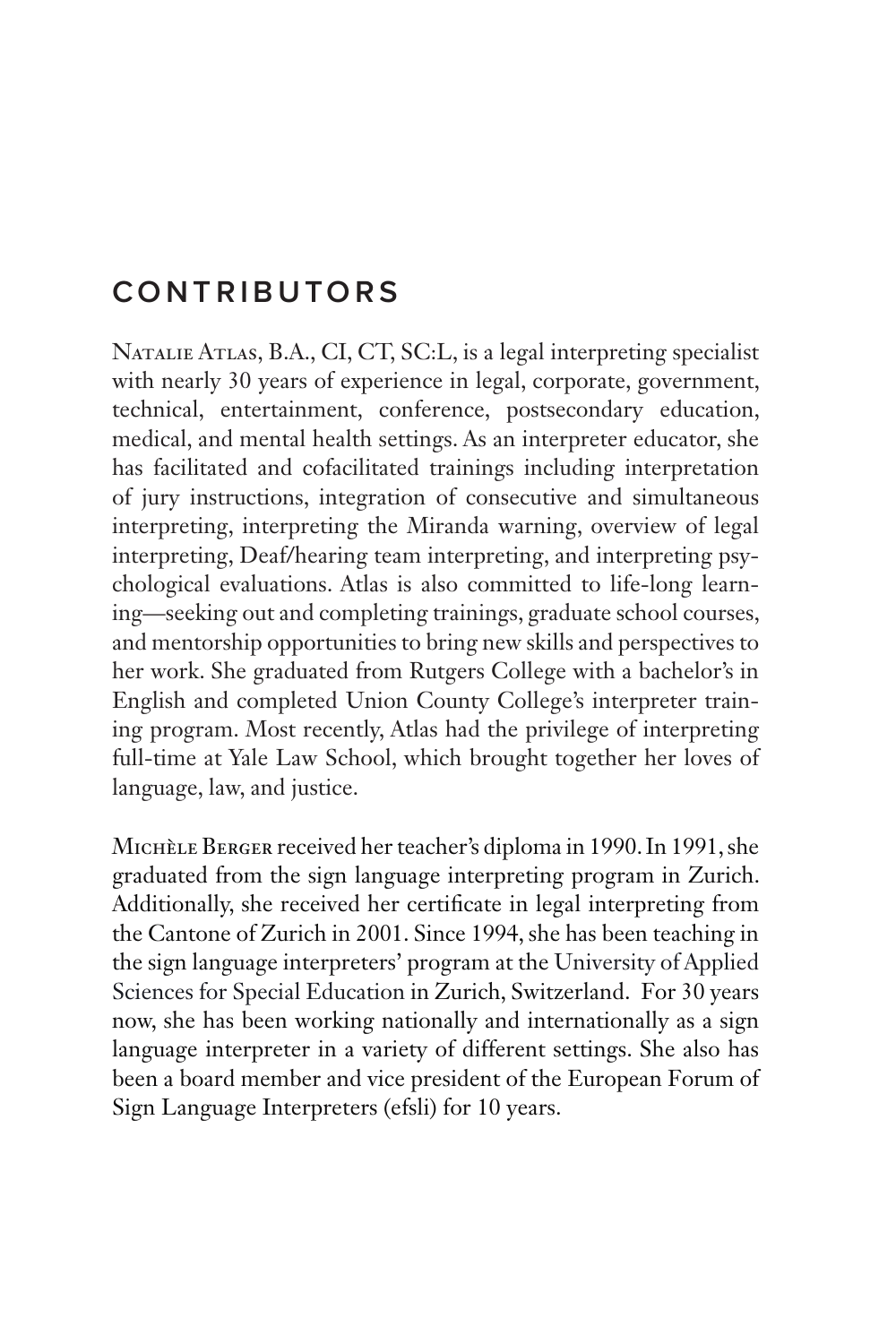## 310 Contributors

Jeremy L. Brunson, Ph.D., SC:L, is the executive director of the Division of Equity, Diversity, and Inclusion at Gallaudet University. He holds graduate degrees in social justice, social inquiry, and sociology from Arizona State University and Syracuse University, respectively. He earned his doctorate at Syracuse University as well as a Certificate of Advanced Studies in Disability studies. His book, *Video Relay Service Interpreters: Intricacies of Sign Language Access,* was published by Gallaudet University Press in 2011. He also coauthored (with Drs. Cynthia B. Roy and Christopher A. Stone) *The Academic Foundations of Interpreting Studies: An Introduction to Its Theories* (2018). His research interests are in the broad area of the sociology of interpreting and live at the intersection of sociology work and the professions, sociology of disability, critical theory. His interpreting practice is primarily in the legal arena. He has published and presented about video relay service, educational interpreting, the invisible labor deaf people perform, professionalization of sign language interpreting, and ethics. He earned The Irving K. Zola Award for Emerging Scholars in Disability Studies in 2009 and was named a Fulbright Specialist in 2017 and spent six weeks in Ulaanbaatar, Mongolia, helping to establish the country's first interpreter training program.

BARBARA BUCHER is a lecturer in the bachelor of sign language interpreting program at the University of Applied Sciences in Special Needs Education in Zurich, Switzerland. She has a diploma in sign language interpreting and a Swiss Federal Diploma for Trainer of Higher Education. She works since 2000 mainly as a professional Sign Language interpreter in Switzerland in various settings such as the judiciary, the media, politics, education, etc. In this context she took part in researches in sign language interpreting.

LeWana Clark, M.Ed, Ph.D., CSC, CI, CT, SC:L/Master Mentor, works as a nationally certified American Sign Language interpreter specializing in court/legal settings, teaches interpreter education and professional development workshops, and mentors new and experienced interpreters. Adding to her many accomplishments,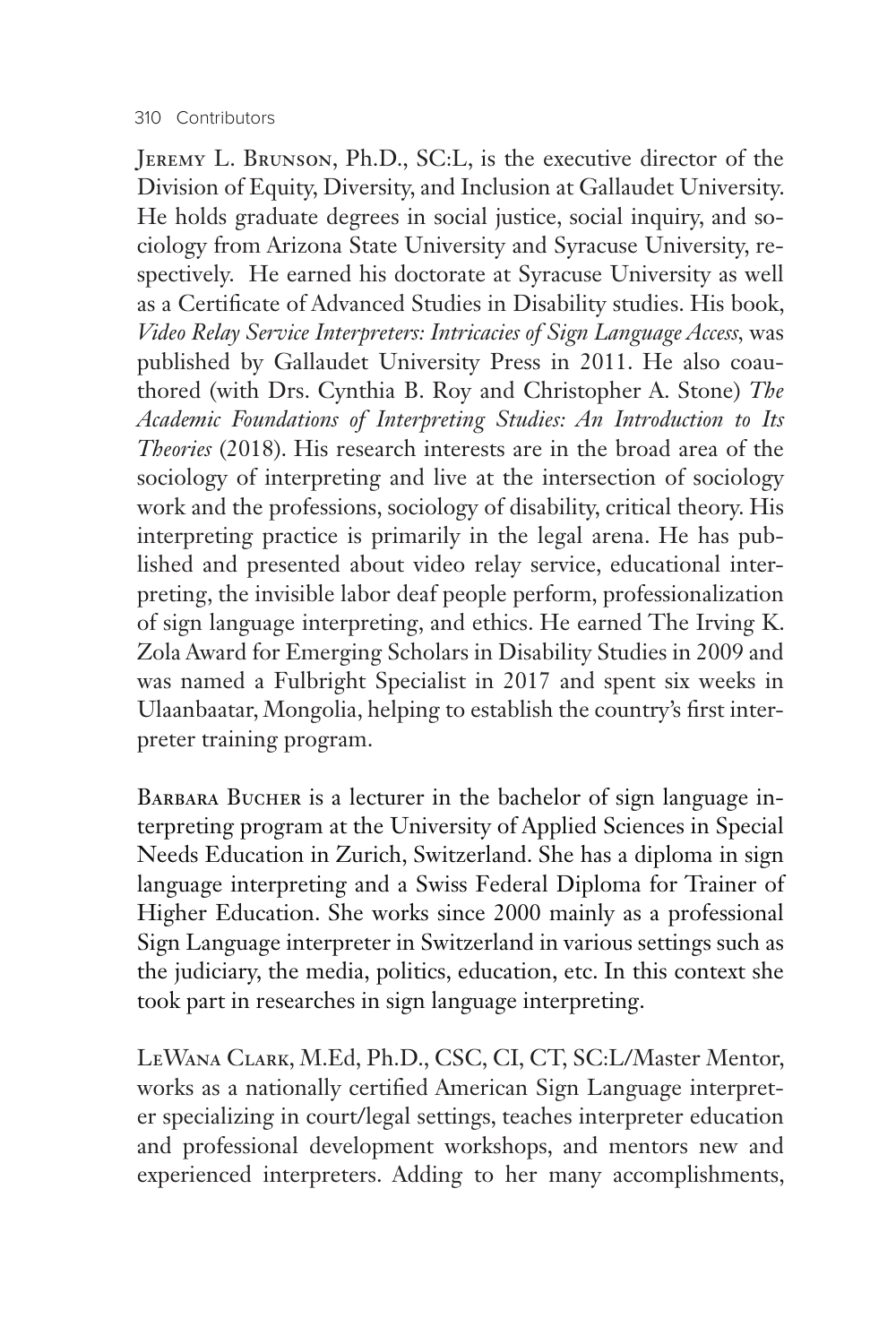she has completed the master mentorship program in 2005, then graduated from Lesley University in Cambridge, Massachusetts, with her master's degree in 2011: Independent Degree Study Program, Specialization: Transformative Learning for ASL/English Interpreters. Her thesis was titled *Beyond ASL Vocabulary: Towards Bicultural and Bilingual Proficiencies for ASL/English Interpreters.*  She completed her doctorate studies at Gallaudet University in 2018 with a dual concentration of pedagogy and research from the Interpretation and Translation Department. Her doctorate, *The Interactive Courtroom: The Deaf Defendant Watches How the Speaker Is Identified for Each Turn-At-Talk During a Team Interpreted Event,* focused on the effects of teaming on the identification of speakers during a court proceeding. She is a coauthor of the new textbook *You Want to Be an Interpreter* (5th ed.). Clark continues to work as a private practice interpreter and teaches at Northern Essex Community College in Haverhill, Massachusetts.

Jérôme Devaux is a lecturer in French at the Open University (UK). Prior to joining academia, he worked for several years as a freelance translator and conference/public service interpreter. His areas of research lie in the use of technologies in public service interpreting, and their effect on the interpreter-mediated interaction.

Carolien Doggen is a lecturer at the Katholieke Universiteit Leuven, Faculty of Arts in Antwerp, Belgium where she teaches courses in sign language proficiency, deaf studies, and sign language interpreting. Doggen is also a practicing sign language interpreter and translator, working between Dutch, Flemish Sign Language, English, and International Sign, having graduated from the European master's in sign language interpreting program.

Gino S. Gouby, B.A., CDI, SC:L, is a nationally certified staff interpreter with Gallaudet University. He brings over 20 years of interpreting in generalist and specialized settings including legal proceedings. His areas of interests include translanguaging, DI/DI teams, and International Sign interpreting.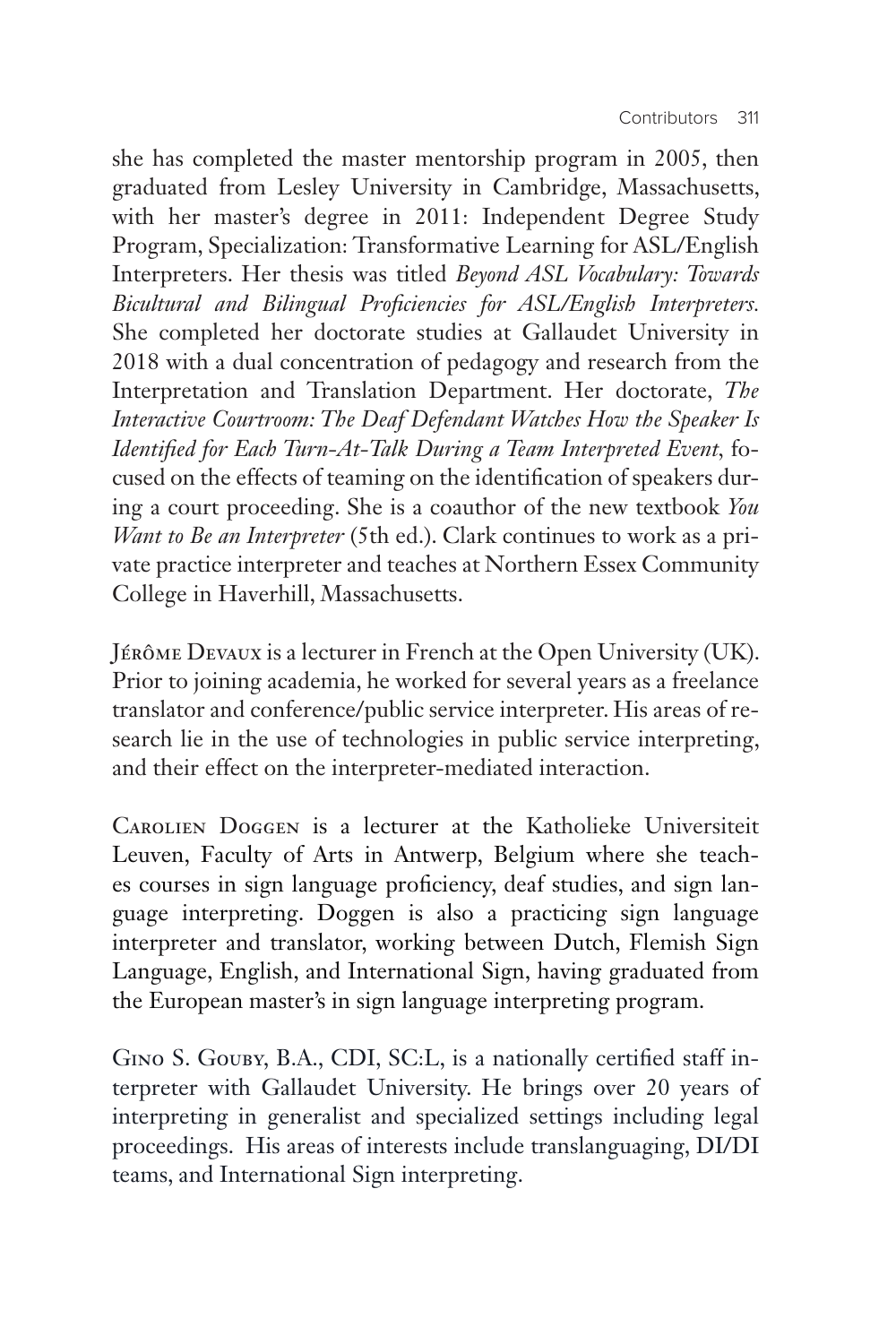SANDRA HALE, Ph.D., is a professor of interpreting and translation and program convenor at the University of New South Wales. She is a National Accreditation Authority for Translators and Interpreters' accredited Spanish-English translator and conference interpreter. Her qualifications include a B.A. in interpreting and translation, a Dip. Ed. (Spanish and Italian), a master's of applied linguistics, and a Ph.D. in court interpreting/forensic linguistics. She was conferred a Doctorate Honoris Causa by the University of Antwerp in April 2014. She is a fellow of the Australian Institute of Interpreters and Translators and a fellow of the Australian Academy of the Humanities.

She is the sole author of the books: *The Discourse of Court Interpreting* (2004/2010) and *Community Interpreting* (2007), translated into Spanish and Japanese, and coauthor of four other books, including the latest one with Jemina Napier, *Research Methods in Interpreting* (2013). She has also written numerous journal articles and book chapters.

Tobias Haug, Ph.D., studied sign linguistics at Hamburg University and Deaf education at Boston University, where he received his master's degree in 1998. In 2009, he earned his Ph.D. at Hamburg University. From 1998 to 2004, he worked as a sign language interpreter and researcher. Since 2004, he has been the program director of the sign language interpreter program at the University of Applied Sciences for Special Education in Zurich, Switzerland. In 2017, he completed his master's in language testing from Lancaster University. Among his research interests are sign language assessment and sign language interpreting.

Flurina Krähenbühl received her undergraduate degree in translation and her postgraduate degree in conference interpreting from the Zurich University of Applied Sciences in Winterthur (Switzerland) in 2008 and 2010 respectively. Since 2010, she has been working as a translator, both in-house and freelance, and as a freelance interpreter. In 2015 and 2016, she was employed as a research assistant in interpreting studies at the University of Applied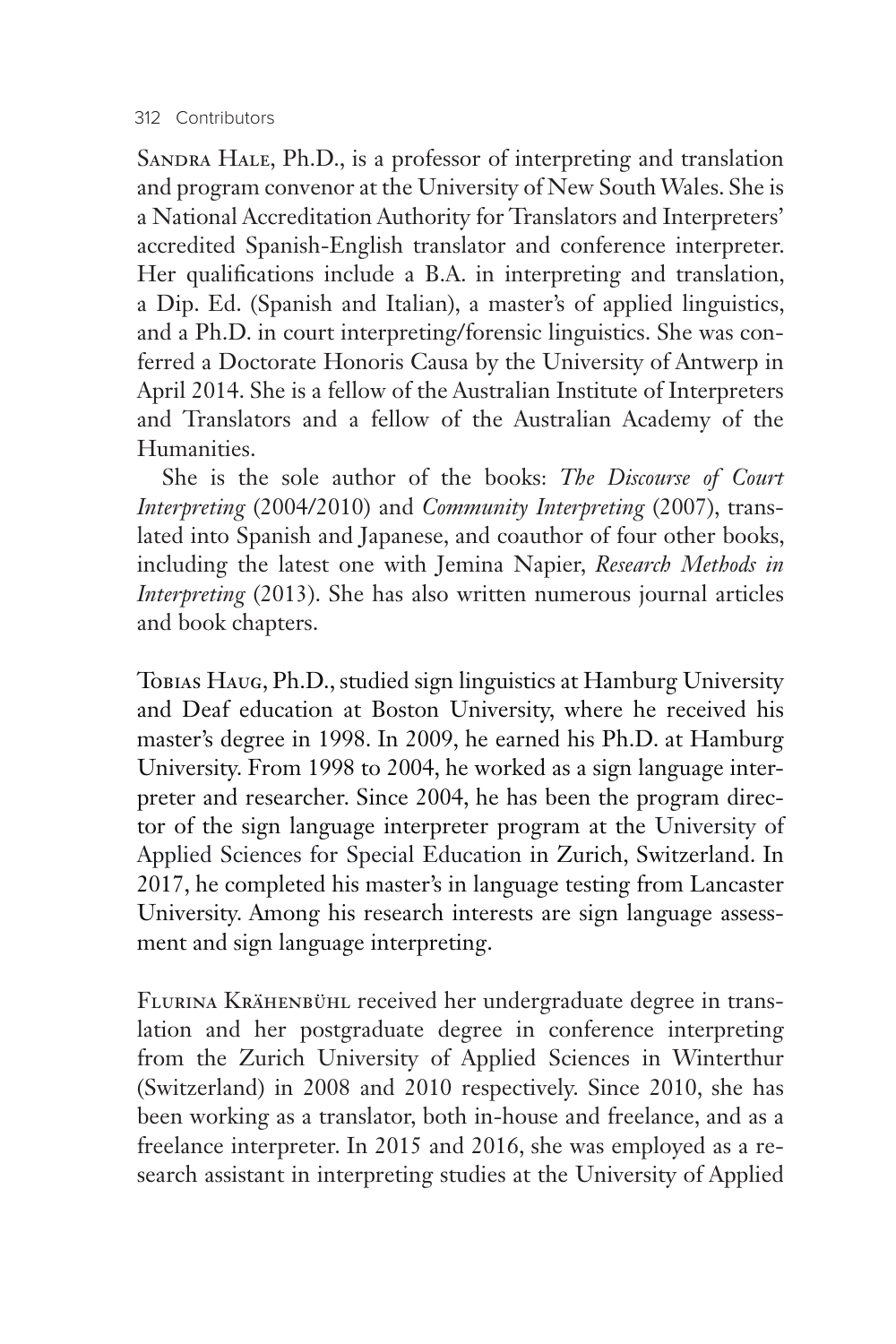Sciences in Winterthur with a focus on interpreting in criminal proceedings and community interpreting.

ROBERT G. LEE has been interpreting, teaching, and researching for more than 30 years. He is currently the course leader of the M.A. and postgraduate diploma in the British Sign Language/English Interpreting and Translation program at the University of Central Lancashire (UK). He has previously taught both interpreting and linguistics at Northeastern University in Boston as well as having presented workshops and conference papers in North America, South America, and Europe. In collaboration with Peter Llewellyn-Jones, Robert developed the role-space model of interpreted interaction.

Lorraine Leeson, Ph.D., is professor in Deaf studies at the Centre for Deaf Studies, and currently serves as associate dean of research (2018-) at Trinity College Dublin in Ireland. Her research work is multidisciplinary in nature, influenced by her background in deaf studies, gender studies, and linguistics. she has published widely on aspects of the linguistics and applied linguistics of signed languages with a specific interest in Irish Sign Language and in the area of sign language interpreting. Lorraine was a member of the first cohort of professionally trained Irish Sign Language–English interpreters in Ireland, and she continues to interpret occasionally. She has engaged in pan-European research work with academic institutions, Deaf communities, and interpreting organizations for over two decades. Recent publications include *Sign Language in Action* with Jemina Napier (2016) and *Interpreting and the Politics of Recognition*, coedited with Christopher Stone (2018).

SCOTT ROBERT LOOS has worked in the field of translation and interpreting for over 40 years, both as an interpreter/translator and a trainer of interpreters. He holds a B.A. in education from Arizona State University and an M.A. in intercultural communication from the Monterey Institute. Loos has certifications in court interpreting from the Administrative Office of United States Courts and the Supreme Court of Arizona. During his time as supervisory inter-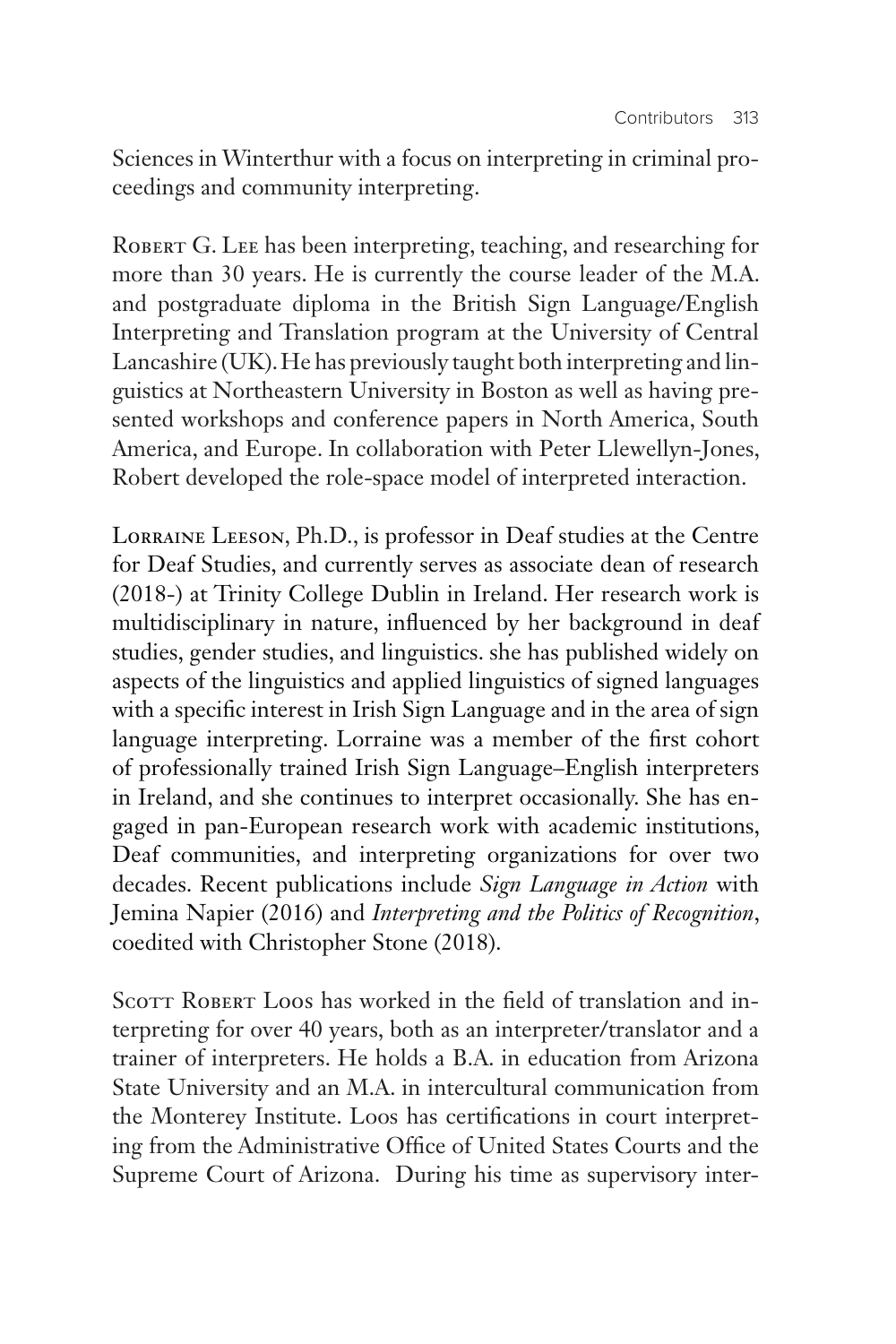preter at the Superior Court of Arizona in Maricopa County (1979- 2018), he also taught as adjunct faculty at Arizona State University, Montclair State College, the University of Houston, and the College of Charleston, where he also participated in the curriculum planning for the M.A. program in judiciary interpreting. He devised and administered qualifying exams for interpreters of Spanish from 1983 to the time of his retirement in 2018. Beginning in 1982 and periodically till 2005, Loos worked on panels for the administration and scoring of the AOUSC's Federal Court Interpreters' examination for Spanish-English interpreters. Loos is the coauthor, with Virginia Benmaman and Norma Connolly, of the *Bilingual Dictionary of Criminal Justice Terms.*

Teresa Lynch is a part-time assistant professor at the Centre for Deaf Studies at Trinity College Dublin in Ireland, where she teaches courses on Irish Sign Language (ISL) and interpreting. She holds an MSc in Deafhood studies (University of Bristol), a diploma in ISL Teaching, and a community management diploma. She has presented on deaf interpreter training, Deafhood, ISL, issues relating to Deaf women, and interpreting in many domains. Lynch has been an accredited Deaf interpreter for more than 20 years. She has also worked with external bodies that hire interpreters/translators. She is a member of the Council of Irish Sign Language Interpreters and is a founder member of The Council of Irish Sign Language Teachers, established in 2018.

CARLA M. MATHERS, Esquire, SC:L, practiced law in Maryland and the District of Columbia for over 20 years. She currently is an independent consultant teaching legal interpreters and interpreting in legal settings. Mathers's law degree is from Howard University School of Law. Her interpreting degree is from the College of Southern Idaho. She currently serves on the District of Columbia Courts Language Access Advisory Committee, the Registry of Interpreters for the Deaf Legal Interpreting Credential Task Force, and the National Association of the Deaf's Video Remote Interpreting in Court Task Force. She previously sat on the Advisory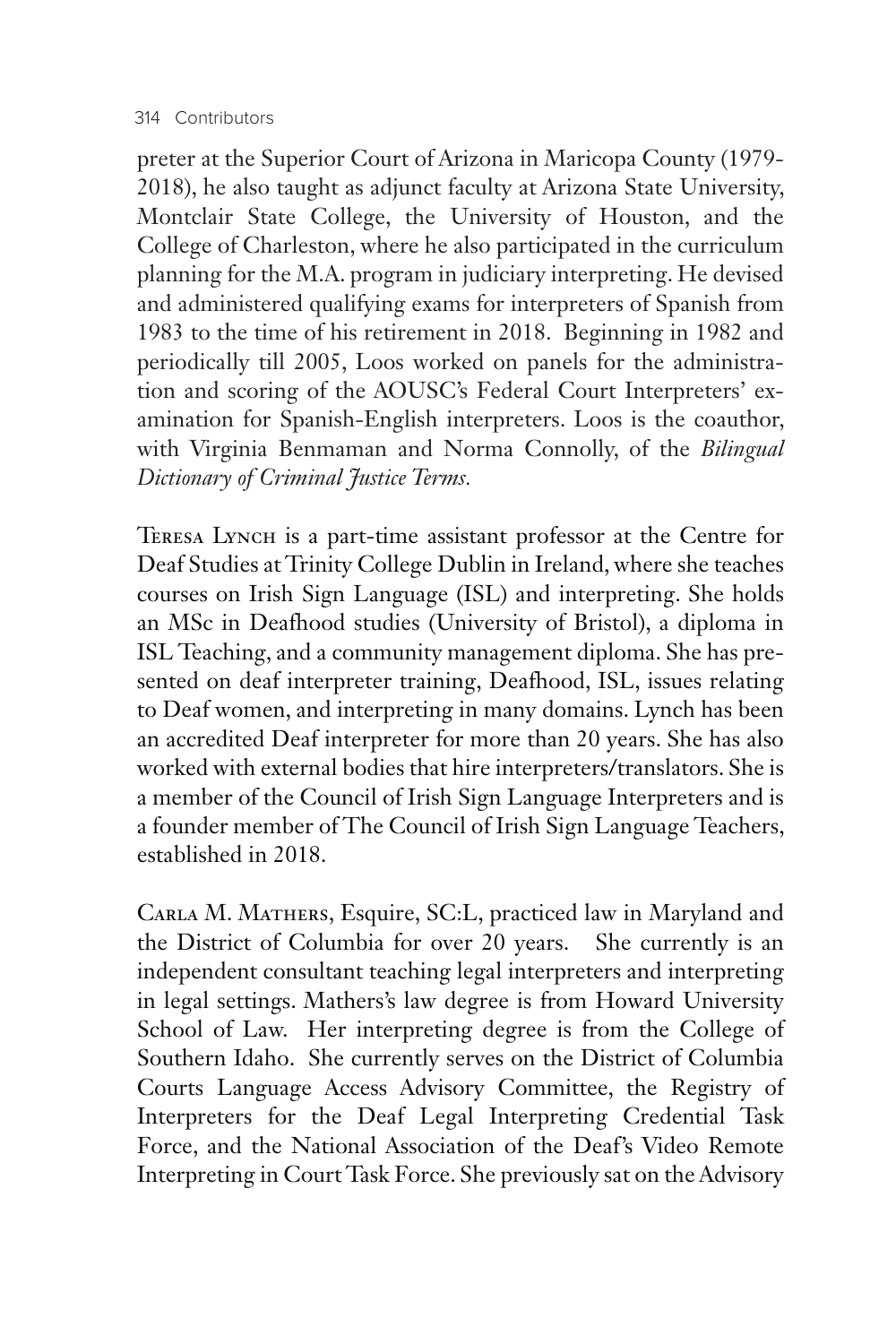Group for Language Access to develop standards for language access in courts for the American Bar Association. She also sat on the Maryland Administrative Office of the Courts' Advisory Committee on Interpreters Subcommittee on Ethics and Subcommittee on Testing and Training. Mathers formerly served as the legal program coordinator for MARIE Center/DOIT Center at the University of Northern Colorado. She serves as an adjunct instructor for the Gallaudet University Department of Interpretation teaching legal interpreting. She also served as vice president for the Conference of Interpreter Trainers and sat on the board of directors for the Deaf Abused Women's Network in Washington, D.C. Mathers is the author of *Sign Language Interpreters in Court: Understanding Best Practices,* a text for interpreters, attorneys, and courts to understand the principles underlying ASL court interpreting.

Gene Mirus is an associate professor in the Department of Deaf Studies at Gallaudet University. As a linguistic anthropologist, he takes interest in understanding how understudied groups take advantage of various linguistic and paralinguistic resources for the purposes of communication, and how they creatively incorporate them in their communicative interactions among themselves.

Jemina Napier, Ph.D., is a professor of intercultural communication and director of the Centre for Translation & Interpreting Studies at Heriot-Watt University in Edinburgh, Scotland, where she is also the director of research for the School of Social Sciences. She is an interpreter researcher, educator, and practitioner and has practiced as a sign language interpreter since 1989. She works between English and British Sign Language, Australian Sign Language, or International Sign. Napier is a fellow of the Association of Sign Language Interpreters and the Chartered Institute of Linguists in the UK, and an honorary life member of the Australian Sign Language Interpreters Association. She's also a visiting professor at the Centre for Deaf Studies, Trinity College Dublin, and an adjunct professor at Macquarie University in Sydney. She is the sole author of the books *Linguistic Coping Strategies in Sign Language Interpreting*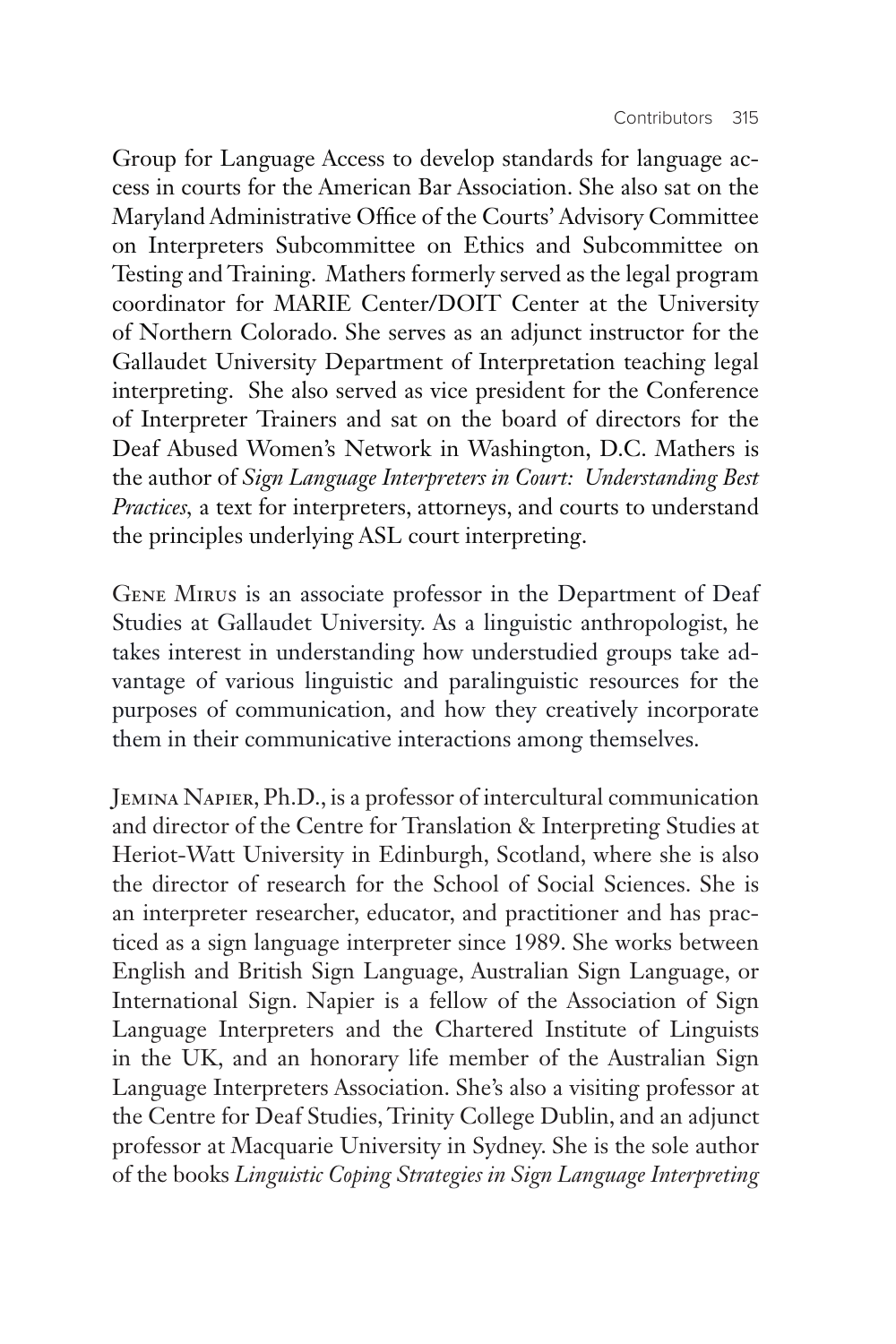## 316 Contributors

(2016, 2nd ed.) and *Sign Language Brokering in Deaf-Hearing Families* (in press), coauthor of three other books: *Research Methods in Interpreting* (2013) with Sandra Hale, *Sign Language Interpreting: Theory and Practice* (2018, 3rd ed.) with Rachel McKee and Della Goswell, and *Sign Language in Action* (2016) with Lorraine Leeson. She has also coedited several books on interpreting research and interpreter education and has published more than 150 journal articles and book chapters.

BARBARA ROSSIER is a lecturer in the Bachelor of Sign Language Interpreting program at the University of Applied Sciences for Special Education in Zurich, Switzerland. She has a certificate in sign language teacher and is a Swiss federal specialist trainer. Since 2010 she has been working mainly as a professional sign language teacher and has a lot of experience in raising awareness of issues concerning sign language and deaf people in German-speaking Switzerland (and parts of French-speaking Switzerland) in various areas such as the judiciary, media, politics, schools, museums, and public authorities. In addition, she also works as an independent professional translator of German texts into German-Swiss Sign Language or from English into International Sign for various private and public providers (TV programs, websites, and social media).

Debra Russell, Ph.D., is a Canadian certified interpreter, educator, and researcher. As the previous David Peikoff Chair of Deaf Studies at the University of Alberta, her research interests include mediated education with interpreters, interpreting in legal settings and with legal discourse, and Deaf–hearing interpreter teams. She has published extensively in the field of interpretation. Her interpreting practice spans more than 30 years, and continues to focus on medical, legal, mental health, and employment settings. She has had a long history of leadership positions at the local, national, and international levels, serving with several volunteer organizations. She is the past president of the World Association of Sign Language Interpreters, and a commissioner for the Commission on Collegiate Interpreter Education. She loves to travel and has presented in 62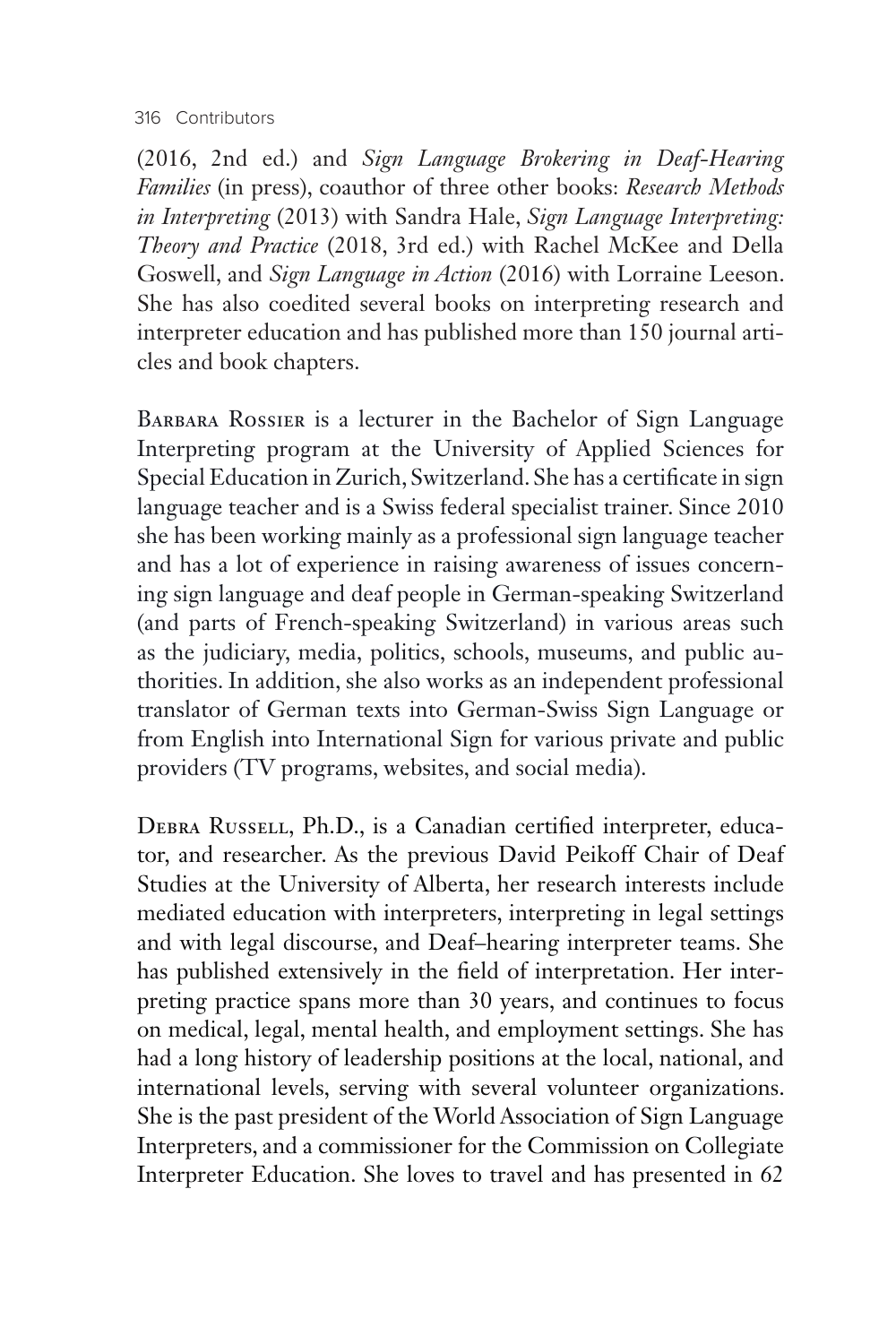countries while maintaining a committed yoga practice over the past 40 years.

HEIDI SALAETS, Ph.D., currently is the head of the Interpreting Studies Research Group at the University of Leuven. At the Antwerp campus, she teaches interpreting studies and trains interpreters (Italian-Dutch) in the Master of Interpreting program. Salaets's research mainly focuses on community interpreting (health care) and legal interpreting (for the police, in languages of lesser diffiuson, in law clinics, for minors, etc.). Since 2012, she and Dr. Katalin Balogh coordinated different European Union DG-Justice projects.

Mehera San Roque, Ph.D., is an associate professor in the faculty of law, University of New South Wales (UNSW) Sydney. She teaches courses on evidence and criminal procedure, and also teaches in the postgraduate forensic psychology program at UNSW. She researchs in the areas of identification evidence and expertise, feminist legal theory, acoustic justice and surveillance studies, and has a particular interest in developing critical, cross-disciplinary analyses of criminal trial processes. She is a member of the Evidence-Based Forensics Initiative and is on the Council of the Australian Academy of Forensic Sciences.

Risa Shaw, Ph.D., is a professor of linguistics at Gallaudet University; a working interpreter for more than 35 years with CSC, CI, SC:L certifications; an interpreter educator and trainer with a specialization in legal settings and discourse; a researcher focusing on interpreting in legal settings, power and privilege, narratives, and trauma (applied sociolinguistics research).

Haaris Sheikh is the chief executive of Interesource Group (Ireland) Limited. He is also an adjunct assistant professor in Deaf studies, Trinity College Dublin, where he is pursuing a Ph.D., funded by an Irish Research Council scholarship, exploring the Deaf community's experiences in employment. He has an undergraduate degree in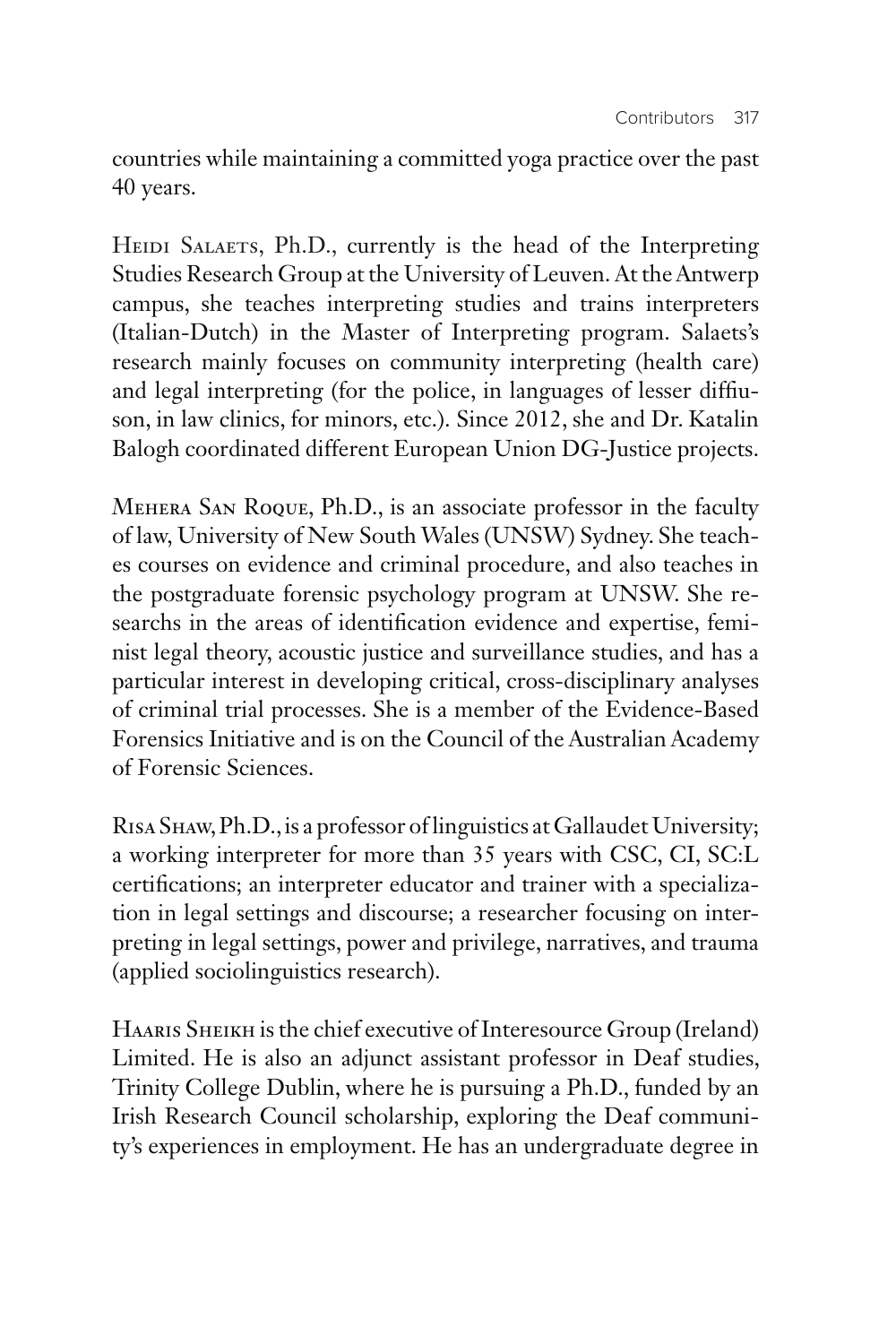business studies and human resource management, and a master's degree in business, both from the University of Limerick, Ireland.

He is a chartered fellow of the Chartered Institute of Personnel and Development and a member of the Institute of Management Consultants and Advisers. He specializes in human resource management, business strategy, and policy and is retained is a consultant to several private and public sector organizations. He also specializes in digital media and is involved in content creation in the field of sign languages and interpreting. He has successfully delivered on 17 European Commission projects in over 16 countries to date.

ROBERT SKINNER, Ph.D., is a qualified British Sign Language-English interpreter and researcher. In 2014, Skinner joined the BSL team at the Centre for Translation & Interpreting Studies in Scotland at Heriot-Watt University working various projects including the Insign project on video remote interpreting access to European institutions, the Justisigns project on police interpreting and the Translating the Deaf Self project on deaf people's experiences of being interpreted. Skinner subsequently completed his Ph.D. at Heriot-Watt University in 2020. The focus of his thesis was on video-mediated interpreting in frontline policing contexts. The study investigated how rights and duties were shared and negotiated between participants to complete a frontline policing task. The scholarship was jointly funded by the Scottish Graduate School for the Arts and Humanities and the School of Social Sciences at Heriot-Watt University. The Ph.D. project partners included Police Scotland and SignVideo. Skinner has coedited the volume *Here or There: Research on Interpreting via Video Link* (2018) with Jemina Napier and Sabine Braun, and has coauthored several published peer-reviewed articles and book chapters from the various projects he has been involved in.

DAVID SPENCER is an attorney admitted to the Supreme Court of New South Wales and the High Court of Australia in 1992. Spencer is also an academic and in 2008 was appointed a professor moving from Macquarie University in Sydney to La Trobe University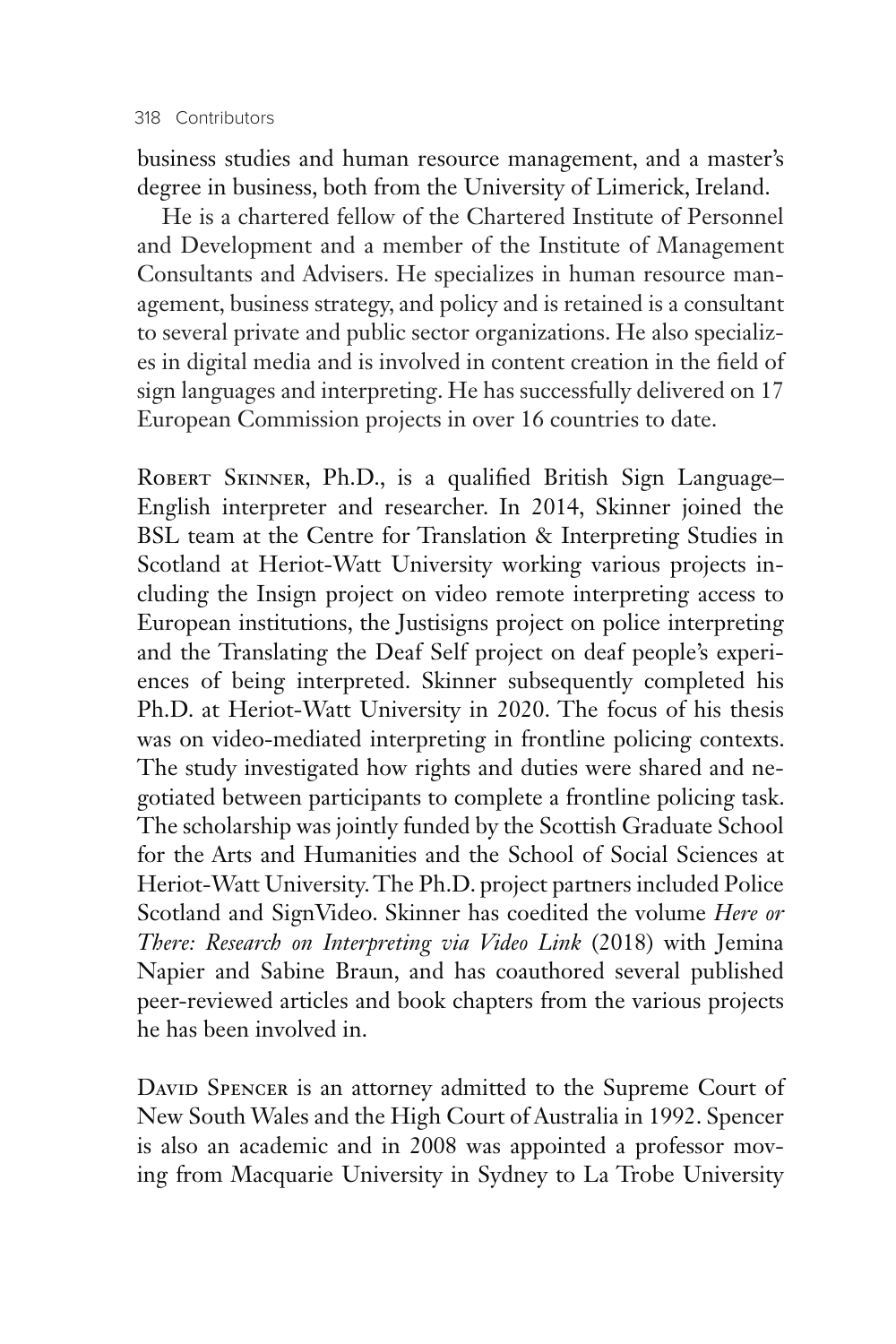in Melbourne. He now teaches law at the Australian Catholic University in Melbourne. He has won numerous university, awards, a national teaching award, and several competitive research grants. As a result of a recent Australian Research Council grant to investigate whether deaf people can serve as members of a jury, he was the lead author of an article that won the inaugural Andrea Durbach Award for Human Rights Scholarship awarded by the Australian Human Rights Institute and the *Australian Journal for Human Rights.*

He began researching and writing about dispute resolution in the mid-1990s and is currently one of Australia's leading authorities on the theory, philosophy, and practice of alternative dispute resolution. He is the author of seven books and research monographs; five book chapters; 22 articles and 90 case notes in refereed publications; and more than 100 articles in other journals and conference presentations. He is the chief editorial consultant for the *Australasian Dispute Resolution Journal*.

CHRISTOPHER STONE is a reader in translation and interpreting whose research interests include multimodal interaction in interpretermediated events, multimodal enrichment in sign language interpreting and translation in the media, sign language interpreting history, and the sociology of interpreting. He maintains an interpreting practice and serves on the Research Committee of the International Association of Conference Interpreters and at the time of writing is the president of the World Association of Sign Language Interpreters.

CHRISTOPHER TESTER, Ph.D., CDI, SC:L, is Deaf and is an actor, consultant, educator, and interpreter. As a seasoned presenter, he specializes in workshop and seminar facilitation on topics (not limited to) disability rights and laws, Deaf and hard of hearing awareness, and interpreting. He is a former adjunct instructor for CUNY's ASL/English Interpreter Education Program. Additionally, he has interpreted for several off and on Broadway shows, national and international conferences, at the United Nations and specializes in